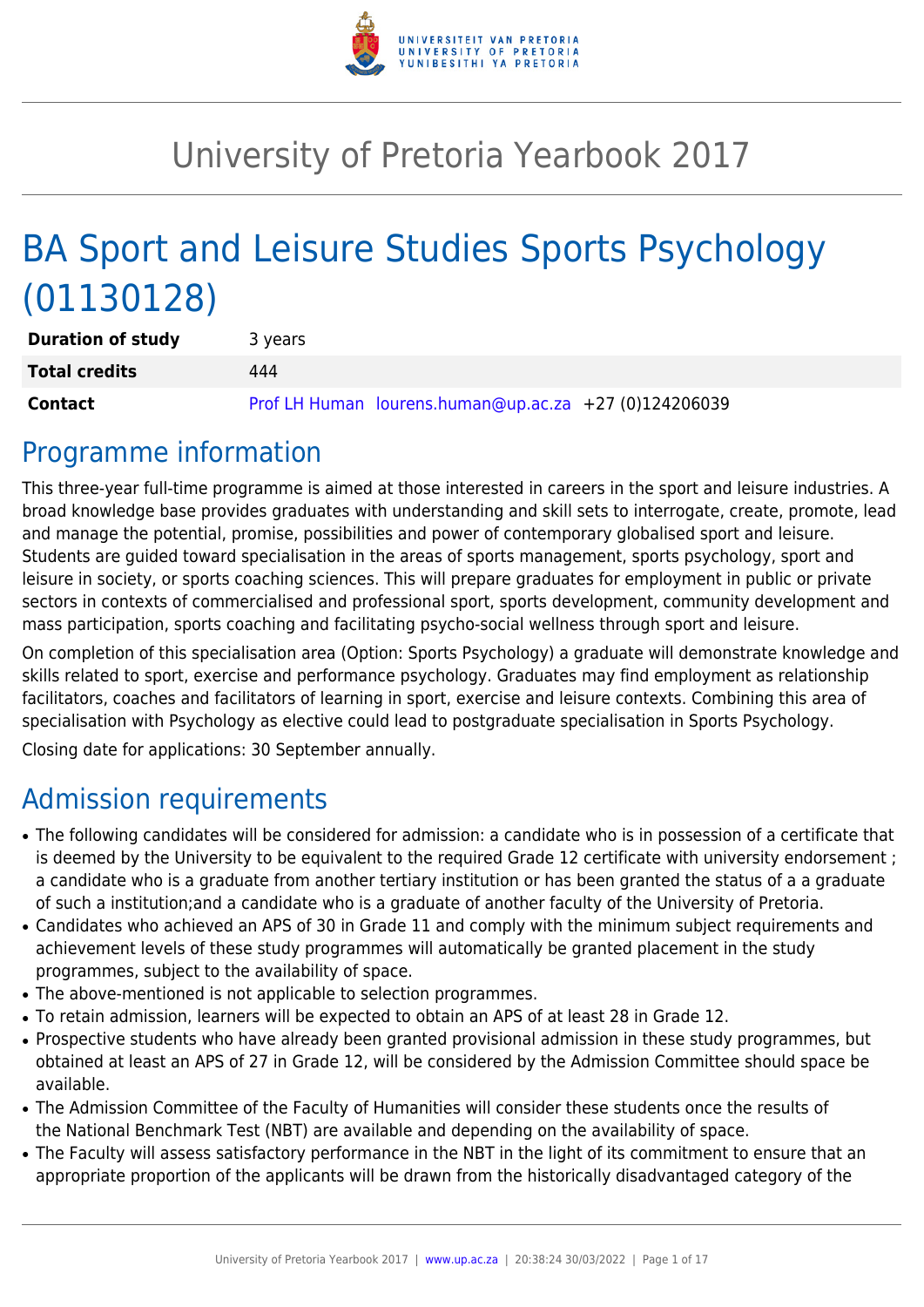

population.

- Applicants with an APS of 30 but who do not comply with the subject requirements must write the NBT.
- Life Orientation is excluded when calculating the APS.

| Minimum requirements        |  |                              |              |  |
|-----------------------------|--|------------------------------|--------------|--|
| <b>Achievement Level</b>    |  |                              |              |  |
| <b>Afrikaans or English</b> |  |                              | <b>IAPSI</b> |  |
|                             |  | NSC/IEBHIGCSEAS-LevelA-Level |              |  |
|                             |  |                              |              |  |

## Other programme-specific information

Students who are deemed to be at risk of their level of academic literacy are compelled to take ALL 110 and ALL 125.

Students who are deemed NOT to be at risk of their level of academic literacy are compelled to take language modules to the value of 12 credits from the list of language modules (see Academic literacy).

#### **Notes**:

- Students will be required to obtain an accredited Level 0/1 Coaching Certificate in one sport of choice in YCS 120 at their own cost as part of the degree requirements. A sports coaching certificate can be obtained from any recognised National Sport Federation (NSF) in South Africa. Practical demonstration and application of sports coaching skills could be done on and off campus.
- Students will be required to obtain a Community Recreation Leader Certificate in YSL 110 at their own cost as part of the degree requirements. The department will make arrangements in this regard.

#### **Academic literacy**

The academic literacy of all students who enrol at the University of Pretoria for the first time and all new students enrolling with the Faculty of Humanities for the first time will be assessed at the start of the academic year by means of their NSC marks.

- 1. Students following a degree programme in English: The NSC Grade 12 English mark will be used to determine whether students in the Faculty of Humanities should register for the academic literacy modules (ALL 110 and ALL 125 in English):
- Home Language: Students with a 4 or lower register for ALL 110 and ALL 125.
- First Additional Language: Students with a 5 or lower register for ALL 110 and ALL 125.
- 2. Students following a degree programme in Afrikaans: The NSC Grade 12 Afrikaans mark will be used to determine whether students in the Faculty of Humanities should register for the academic literacy modules (VAG 110 and VAG 125 in Afrikaans):
- Home Language: Students with a 4 or lower register for VAG 110 and VAG 125.

All students in the Faculty of Humanities who are identified as being at risk in terms of their level of academic literacy, are compelled to obtain at least 12 credits in the academic literacy modules ALL 110 or VAG 110 and ALL 125 or VAG 125.

All students in the Faculty of Humanities who are not at risk in terms of their level of academic literacy, are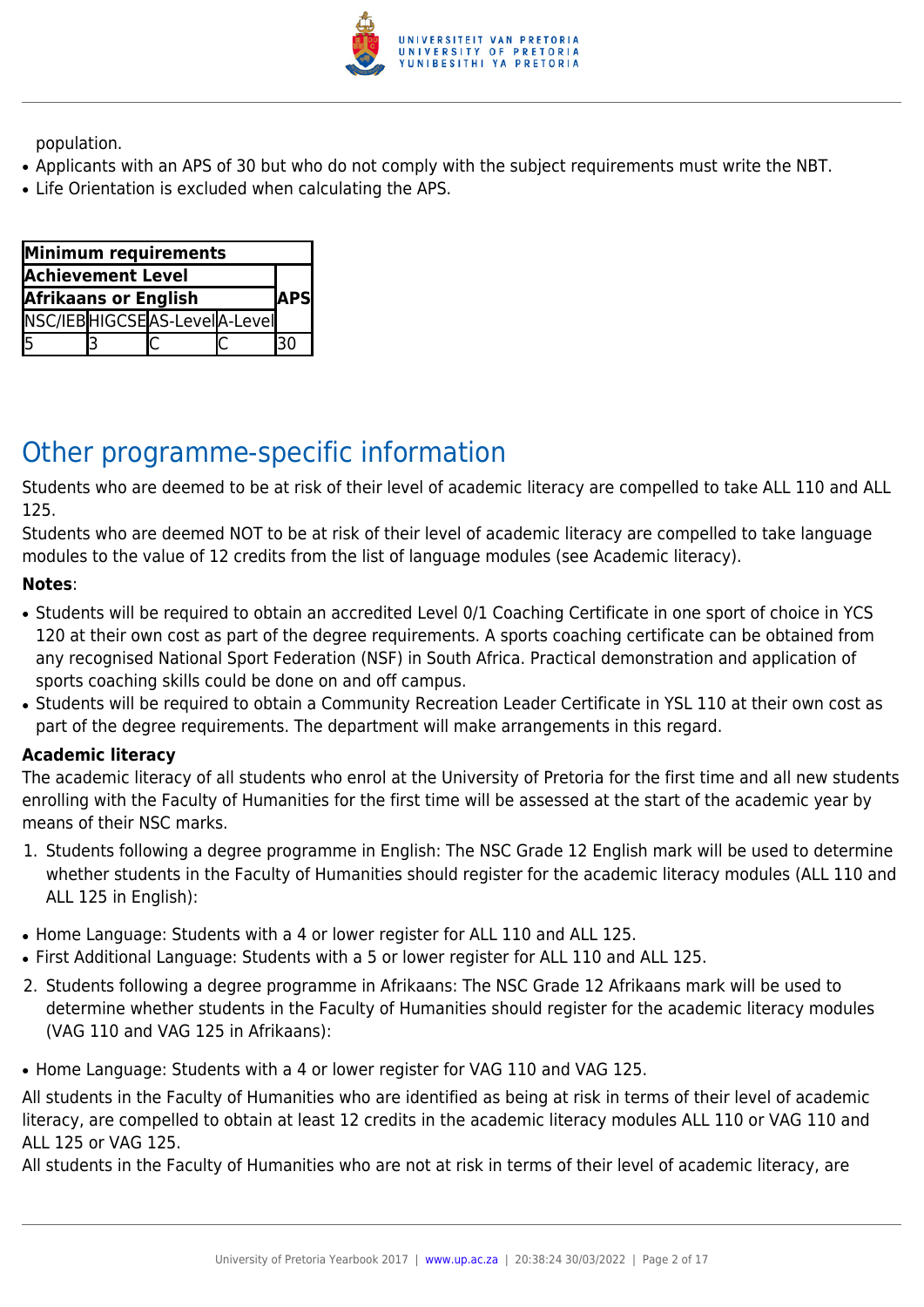

compelled to obtain at least 12 credits in language modules:

#### **Department of English**

ENG 110 Introduction to literature in English (I) ENG 120 Introduction to literature in English (II) ENG 118 English for specific purposes

#### **Departement Afrikaans**

AFR 110 Afrikaanse taalkunde en letterkunde AFR 120 Afrikaanse taalkunde en letterkunde AFR 114 Afrikaans vir sprekers van ander tale (I)

#### **Department of African Languages**

NDE 110 Introduction to isiNdebele grammar – Capita selecta \* Students who want to take isiNdebele in the second semester, should also register for AFT 121 (African languages literature: Capita selecta) ZUL 110 IsiZulu for beginners ZUL 111 Introduction to isiZulu grammar – Capita selecta \* Students want to take isiZulu in the second semester, should also register for AFT 121 (African languages literature: Capita selecta) SEP 110 Sepedi for beginners SEP 111 Introduction to Sepedi Grammar – Capita selecta \* Students who want to take Sepedi in the second semester, should also register for AFT 121 (African languages literature: Capita selecta) STW 110 Setswana for beginners STW 111 Introduction to Setswana Grammar – Capita selecta \*Students who want to take Setswana in the second semester, should also register for AFT 121 (African languages literature: Capita selecta) **Department of Modern European Languages** DTS 104 German for beginners DTS 113 German: Cultural-professional (1) \*Prerequisite: Grade 12 German FRN 104 French for beginners

FRN 113 French: Cultural-professional (1) \*Prerequisite: Grade 12 French

SPN 101 Spanish for beginners

SPN 102 Spanish for beginners

PTG 101 Portuguese for beginners

#### **Department of Ancient Languages and Cultures**

HEB 110 Hebrew LAT 110 Latin GRK 110 Greek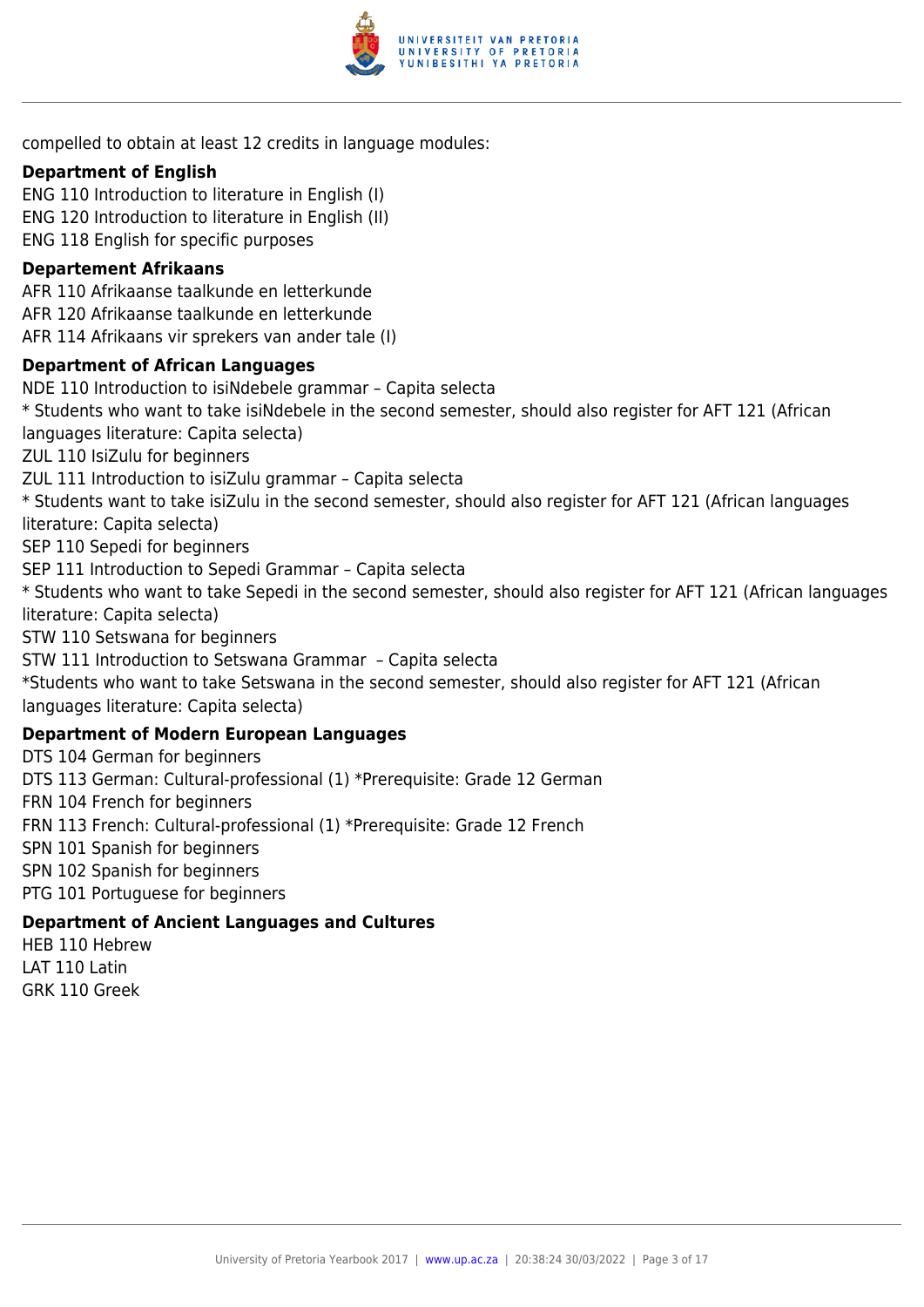

## Curriculum: Year 1

**Minimum credits: 138**

## **Fundamental modules**

#### **Academic information management 101 (AIM 101)**

| <b>Module credits</b>         | 6.00                                                                                                                                                                                                                                                                                                                                                     |
|-------------------------------|----------------------------------------------------------------------------------------------------------------------------------------------------------------------------------------------------------------------------------------------------------------------------------------------------------------------------------------------------------|
| Service modules               | Faculty of Engineering, Built Environment and Information Technology<br><b>Faculty of Education</b><br>Faculty of Economic and Management Sciences<br><b>Faculty of Humanities</b><br>Faculty of Law<br><b>Faculty of Health Sciences</b><br>Faculty of Natural and Agricultural Sciences<br>Faculty of Theology<br><b>Faculty of Veterinary Science</b> |
| <b>Prerequisites</b>          | No prerequisites.                                                                                                                                                                                                                                                                                                                                        |
| <b>Contact time</b>           | 2 lectures per week                                                                                                                                                                                                                                                                                                                                      |
| <b>Language of tuition</b>    | Separate classes for Afrikaans and English                                                                                                                                                                                                                                                                                                               |
| <b>Academic organisation</b>  | <b>Information Science</b>                                                                                                                                                                                                                                                                                                                               |
| <b>Period of presentation</b> | Semester 1                                                                                                                                                                                                                                                                                                                                               |

#### **Module content**

Find, evaluate, process, manage and present information resources for academic purposes using appropriate technology. Apply effective search strategies in different technological environments. Demonstrate the ethical and fair use of information resources. Integrate 21st-century communications into the management of academic information.

#### **Academic information management 111 (AIM 111)**

| Faculty of Engineering, Built Environment and Information Technology                                                                                                                                                                                               |
|--------------------------------------------------------------------------------------------------------------------------------------------------------------------------------------------------------------------------------------------------------------------|
| <b>Faculty of Education</b><br>Faculty of Economic and Management Sciences<br><b>Faculty of Humanities</b><br><b>Service modules</b><br>Faculty of Law<br><b>Faculty of Health Sciences</b><br>Faculty of Natural and Agricultural Sciences<br>Faculty of Theology |
| <b>Prerequisites</b><br>No prerequisites.                                                                                                                                                                                                                          |
| <b>Contact time</b><br>MAMELODI, 2 lectures per week                                                                                                                                                                                                               |
| <b>Language of tuition</b><br>Separate classes for Afrikaans and English                                                                                                                                                                                           |
| <b>Information Science</b><br><b>Academic organisation</b>                                                                                                                                                                                                         |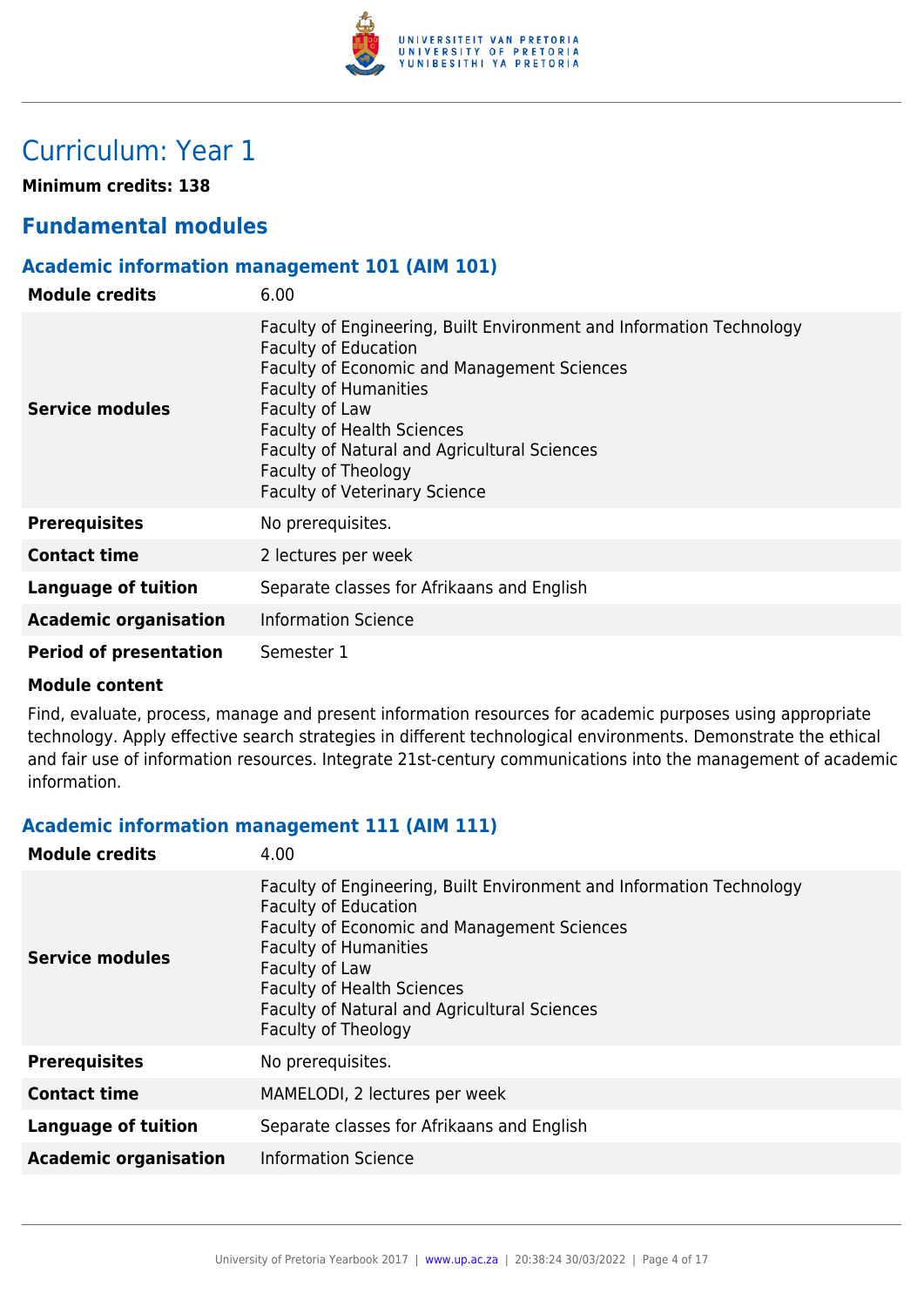

#### **Period of presentation** Semester 1

#### **Module content**

Find, evaluate, process, manage and present information resources for academic purposes using appropriate technology.

#### **Academic information management 121 (AIM 121)**

| <b>Module credits</b>         | 4.00                                                                                                                                                                                                                                                                                                                                                            |
|-------------------------------|-----------------------------------------------------------------------------------------------------------------------------------------------------------------------------------------------------------------------------------------------------------------------------------------------------------------------------------------------------------------|
| Service modules               | Faculty of Engineering, Built Environment and Information Technology<br><b>Faculty of Education</b><br><b>Faculty of Economic and Management Sciences</b><br><b>Faculty of Humanities</b><br>Faculty of Law<br><b>Faculty of Health Sciences</b><br>Faculty of Natural and Agricultural Sciences<br>Faculty of Theology<br><b>Faculty of Veterinary Science</b> |
| <b>Prerequisites</b>          | No prerequisites.                                                                                                                                                                                                                                                                                                                                               |
| <b>Contact time</b>           | 2 lectures per week, MAMELODI                                                                                                                                                                                                                                                                                                                                   |
| <b>Language of tuition</b>    | Separate classes for Afrikaans and English                                                                                                                                                                                                                                                                                                                      |
| <b>Academic organisation</b>  | <b>Informatics</b>                                                                                                                                                                                                                                                                                                                                              |
| <b>Period of presentation</b> | Semester 2                                                                                                                                                                                                                                                                                                                                                      |

#### **Module content**

Apply effective search strategies in different technological environments. Demonstrate the ethical and fair use of information resources. Integrate 21st-century communications into the management of academic information.

#### **Academic literacy 110 (ALL 110)**

| <b>Module credits</b>         | 6.00                                                     |
|-------------------------------|----------------------------------------------------------|
| <b>Service modules</b>        | <b>Faculty of Health Sciences</b><br>Faculty of Theology |
| <b>Prerequisites</b>          | No prerequisites.                                        |
| <b>Contact time</b>           | 2 lectures per week                                      |
| <b>Language of tuition</b>    | Module is presented in English                           |
| <b>Academic organisation</b>  | Unit for Academic Literacy                               |
| <b>Period of presentation</b> | Semester 1                                               |

#### **Module content**

This module intends to equip students to cope more confidently and competently with the reading and understanding of a variety of texts, to apply these skills in a variety of contexts and to follow the conventions of academic writing.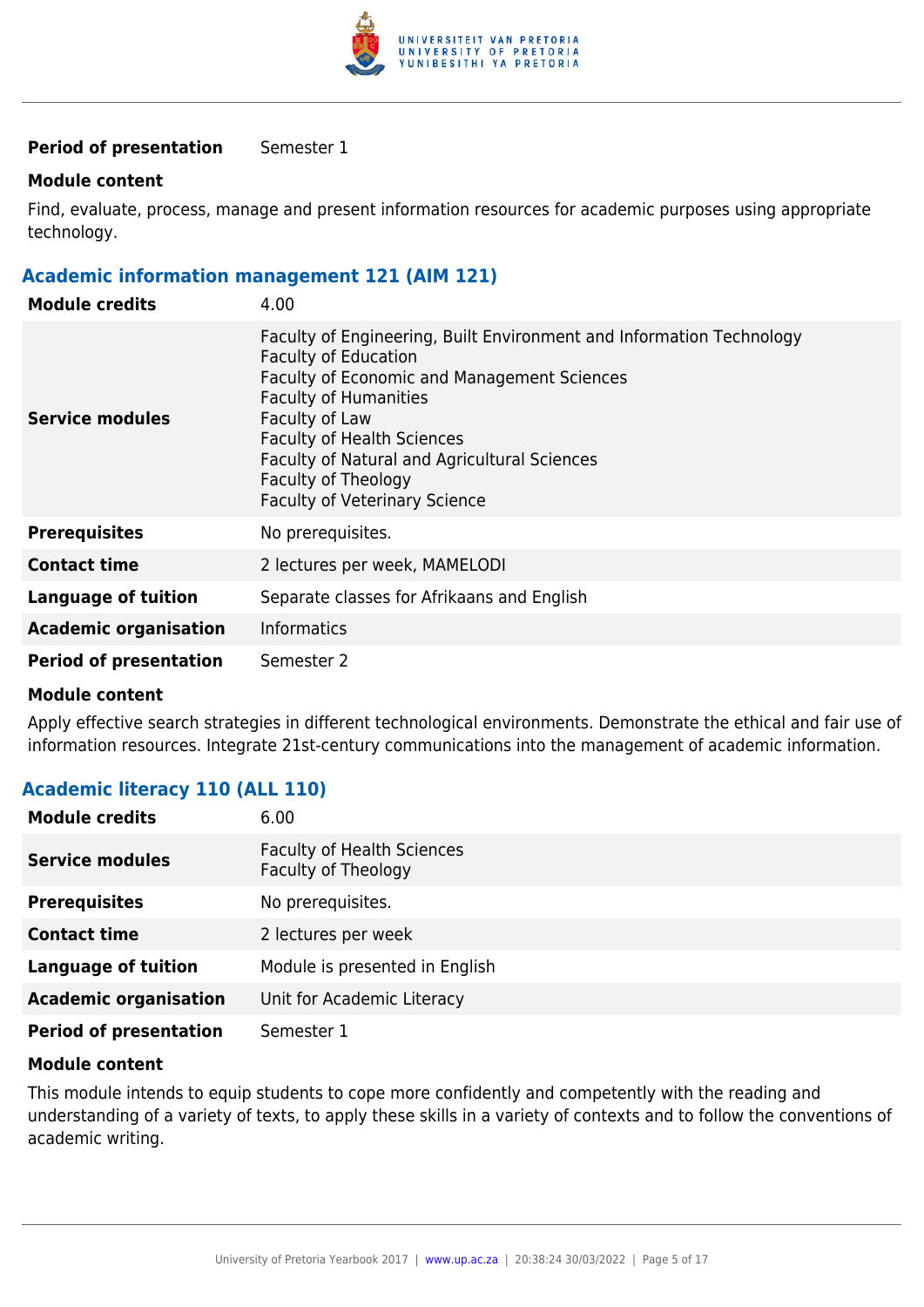

#### **Academic literacy for Humanities 125 (ALL 125)**

| <b>Module credits</b>         | 6.00                              |
|-------------------------------|-----------------------------------|
| <b>Service modules</b>        | <b>Faculty of Health Sciences</b> |
| <b>Prerequisites</b>          | No prerequisites.                 |
| <b>Contact time</b>           | 2 lectures per week               |
| <b>Language of tuition</b>    | Module is presented in English    |
| <b>Academic organisation</b>  | Unit for Academic Literacy        |
| <b>Period of presentation</b> | Semester 2                        |

#### **Module content**

This module equips students to understand and use a range of discipline-specific terminology; apply the strategies of critical and comprehensive reading to their own academic literacy; apply the conventions of academic writing to their own writing, using the process approach, to produce intelligible academic texts and use the correct referencing technique as required by the faculty.

#### **Academic orientation 101 (UPO 101)**

| <b>Module credits</b>         | 0.00                                       |
|-------------------------------|--------------------------------------------|
| <b>Prerequisites</b>          | No prerequisites.                          |
| Language of tuition           | Afrikaans and English is used in one class |
| <b>Academic organisation</b>  | Humanities Dean's Office                   |
| <b>Period of presentation</b> | Year                                       |

### **Core modules**

#### **Psychology 110 (SLK 110)**

| <b>Module credits</b>         | 12.00                                                                                                                                                                                    |
|-------------------------------|------------------------------------------------------------------------------------------------------------------------------------------------------------------------------------------|
| <b>Service modules</b>        | Faculty of Engineering, Built Environment and Information Technology<br><b>Faculty of Education</b><br><b>Faculty of Health Sciences</b><br>Faculty of Natural and Agricultural Sciences |
| <b>Prerequisites</b>          | No prerequisites.                                                                                                                                                                        |
| <b>Contact time</b>           | 2 discussion classes per week, 2 lectures per week                                                                                                                                       |
| <b>Language of tuition</b>    | Separate classes for Afrikaans and English                                                                                                                                               |
| <b>Academic organisation</b>  | Psychology                                                                                                                                                                               |
| <b>Period of presentation</b> | Semester 1                                                                                                                                                                               |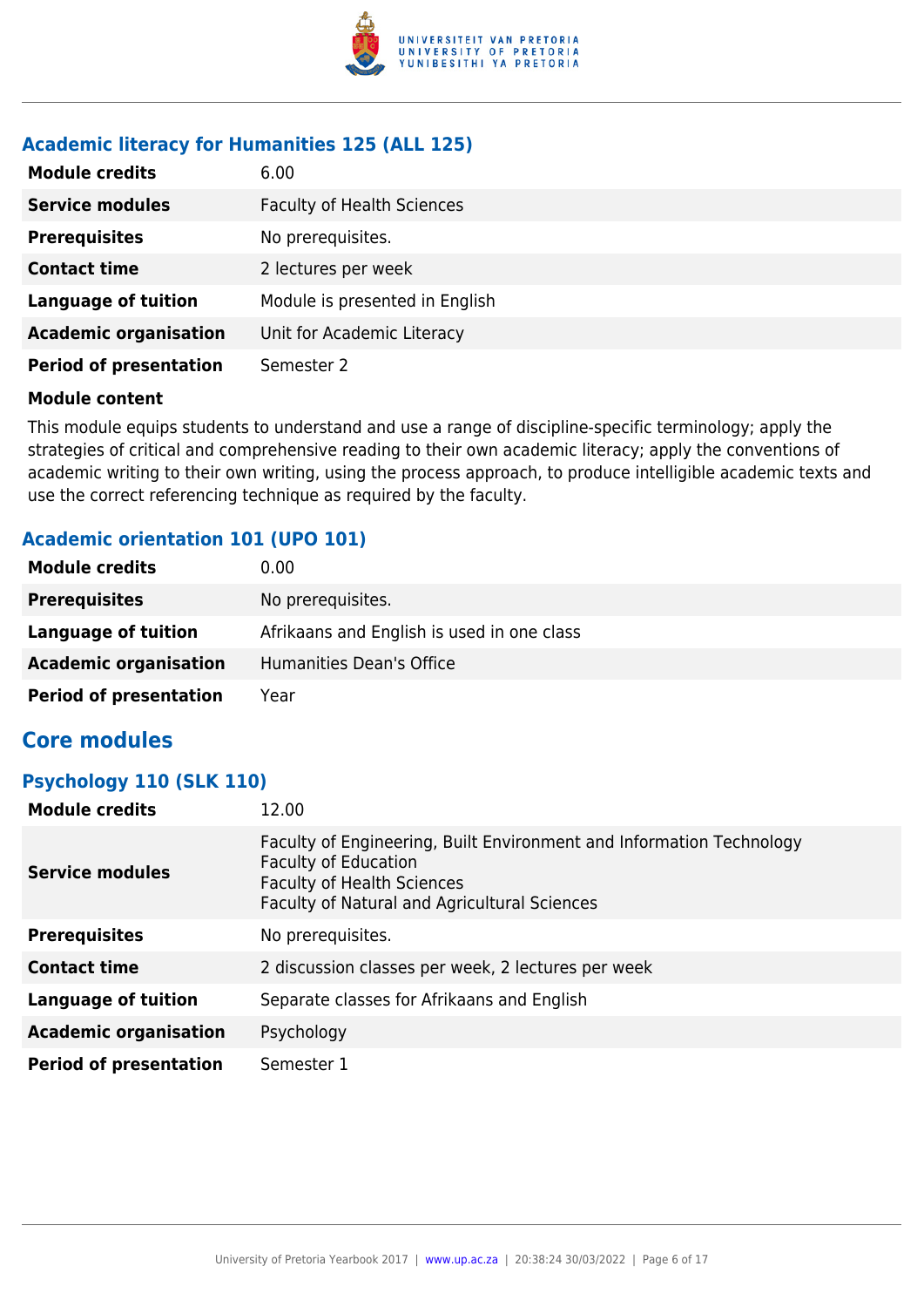

This module is a general orientation to Psychology. An introduction is given to various theoretical approaches in Psychology, and the development of Psychology as a science is discussed. Selected themes from everyday life are explored and integrated with psychological principles. This module focuses on major personality theories. An introduction is given to various paradigmatic approaches in Psychology.

### **Psychology 120 (SLK 120)**

| <b>Module credits</b>         | 12.00                                                                                                                                                                                    |
|-------------------------------|------------------------------------------------------------------------------------------------------------------------------------------------------------------------------------------|
| <b>Service modules</b>        | Faculty of Engineering, Built Environment and Information Technology<br><b>Faculty of Education</b><br><b>Faculty of Health Sciences</b><br>Faculty of Natural and Agricultural Sciences |
| <b>Prerequisites</b>          | No prerequisites.                                                                                                                                                                        |
| <b>Contact time</b>           | 2 lectures per week, 2 discussion classes per week                                                                                                                                       |
| <b>Language of tuition</b>    | Separate classes for Afrikaans and English                                                                                                                                               |
| <b>Academic organisation</b>  | Psychology                                                                                                                                                                               |
| <b>Period of presentation</b> | Semester 2                                                                                                                                                                               |

#### **Module content**

This module introduces the student to a basic knowledge and understanding of the biological basis of human behaviour. The module addresses the key concepts and terminology related to the biological subsystem, the rules and principles guiding biological psychology, and identification of the interrelatedness of different biological systems and subsystems. In this module various cognitive processes are studied, including perception, memory, thinking, intelligence and creativity. Illustrations are given of various thinking processes, such as problem solving, critical, analytic and integrative thinking.

#### **Foundations of recreation and sports management 110 (SRM 110)**

| <b>Module credits</b>         | 12.00                                                                            |
|-------------------------------|----------------------------------------------------------------------------------|
| <b>Service modules</b>        | Faculty of Economic and Management Sciences<br><b>Faculty of Health Sciences</b> |
| <b>Contact time</b>           | 3 lectures per week                                                              |
| <b>Language of tuition</b>    | Afrikaans and English is used in one class                                       |
| <b>Academic organisation</b>  | Sport and Leisure Studies                                                        |
| <b>Period of presentation</b> | Semester 1                                                                       |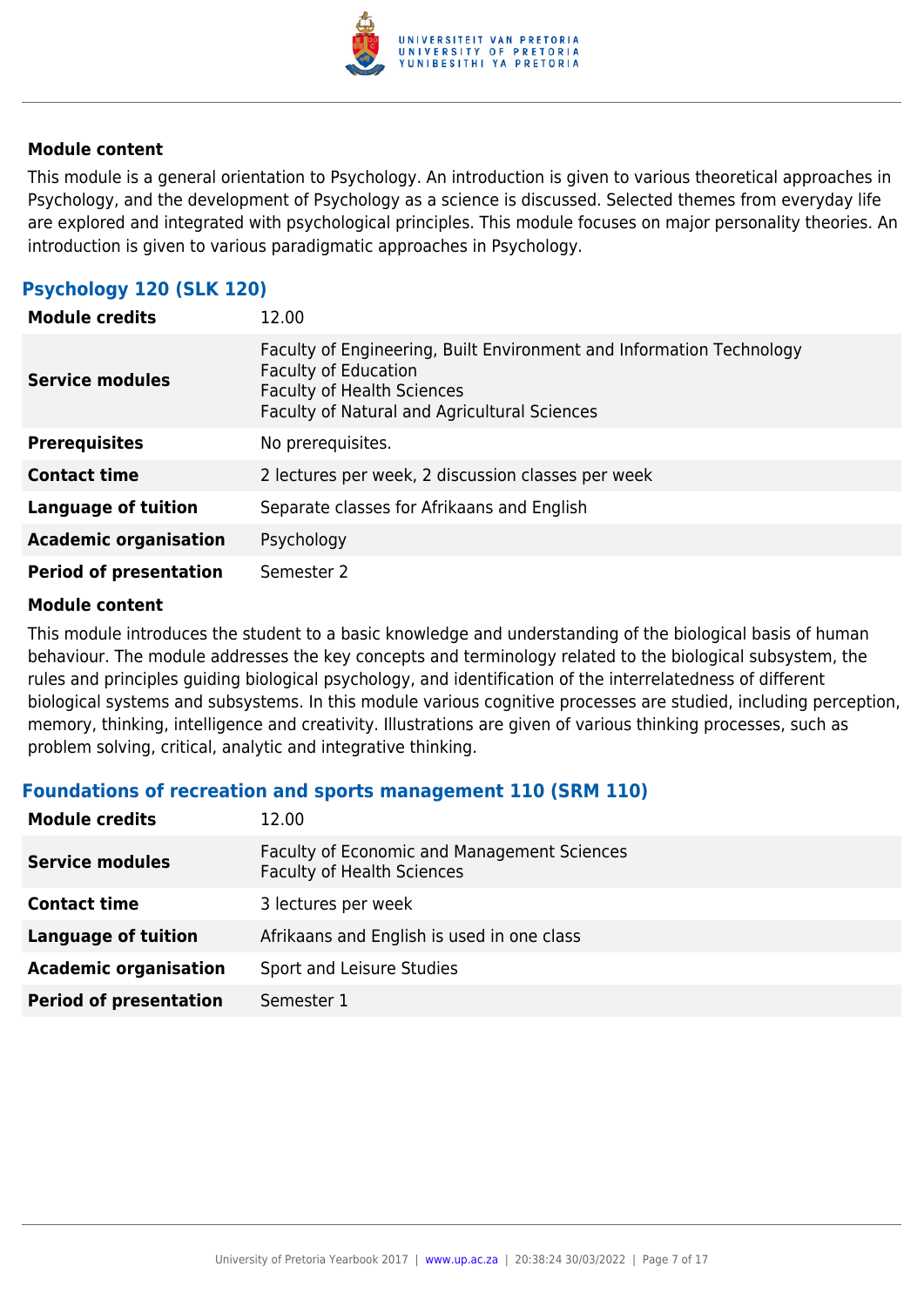

This module is a broad introduction to sport and recreation as products in the market. Students discover the nature of sport and recreation, the difference between the concepts and policies, plans, strategies and structures of sport and recreation in South Africa and Zone VI in Africa. The dynamic scope and nature of recreation and sports management are introduced and discussed. Emphasis is placed on basic management tasks and functions in sport and recreation contexts, interpersonal skills, leadership and control systems and techniques in sport and recreation. The module establishes a foundation of management knowledge and skills on which subsequent sport and recreation management modules are built.

#### **Leadership in sport and recreation 120 (SRM 120)**

| <b>Module credits</b>         | 12.00                                       |
|-------------------------------|---------------------------------------------|
| <b>Service modules</b>        | Faculty of Economic and Management Sciences |
| <b>Prerequisites</b>          | <b>SRM 110</b>                              |
| <b>Contact time</b>           | 3 lectures per week                         |
| <b>Language of tuition</b>    | Afrikaans and English is used in one class  |
| <b>Academic organisation</b>  | Sport and Leisure Studies                   |
| <b>Period of presentation</b> | Semester 2                                  |

#### **Module content**

This module explores the difference between sports and recreation management and leadership and their application in sport and recreation. Selected classic and modern management and leadership theories are identified, described and compared in sport and recreation contexts. Students are guided towards selecting and demonstrating appropriate leadership styles and skills related to cross-cultural sport and recreation situations. Emphasis is placed on building leadership capacity through sport and recreation. This module establishes leadership competencies and confidence for subsequent academic service learning and community engagement activities.

#### **Foundations of sports coaching sciences 110 (YCS 110)**

| <b>Module credits</b>         | 12.00                                      |  |
|-------------------------------|--------------------------------------------|--|
| <b>Service modules</b>        | <b>Faculty of Health Sciences</b>          |  |
| <b>Contact time</b>           | 3 lectures per week                        |  |
| Language of tuition           | Afrikaans and English is used in one class |  |
| <b>Academic organisation</b>  | Sport and Leisure Studies                  |  |
| <b>Period of presentation</b> | Semester 1                                 |  |

#### **Module content**

This module identifies, defines and examines the underlying theoretical dimensions and practical principles of scientific sports coaching to provide a platform for subsequent knowledge and application in sports coaching contexts.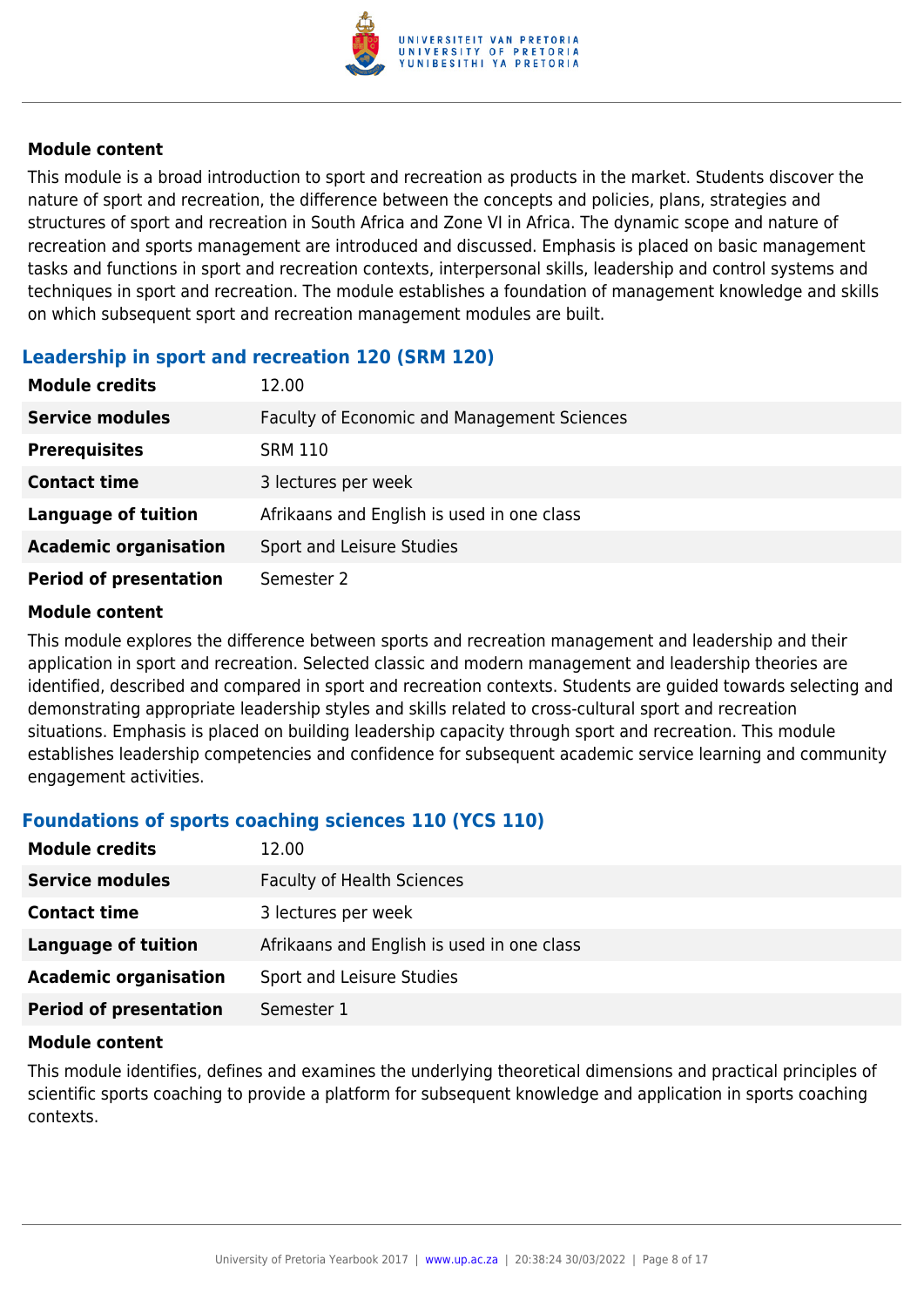

### **Teaching and learning in sport 120 (YCS 120)**

| <b>Module credits</b>         | 12.00                                      |  |
|-------------------------------|--------------------------------------------|--|
| <b>Service modules</b>        | <b>Faculty of Health Sciences</b>          |  |
| <b>Prerequisites</b>          | YCS 110                                    |  |
| <b>Contact time</b>           | 3 lectures per week                        |  |
| <b>Language of tuition</b>    | Afrikaans and English is used in one class |  |
| <b>Academic organisation</b>  | Sport and Leisure Studies                  |  |
| <b>Period of presentation</b> | Semester 2                                 |  |

#### **Module content**

This module builds on the fundamental priciples of sports coaching. It focuses on the processes and techniques of learning and teaching of skills within a sports paradigm. Methodological techniques as implemented by the coach in teaching and learning of sports skills are identified, discussed and applied. In this module the student gets the opportunity to obtain a Level 0/1 Sports Coaching certificate in a sport of choice.

#### **Foundations of leisure and recreation 110 (YSL 110)**

| <b>Module credits</b>         | 12.00                                      |  |
|-------------------------------|--------------------------------------------|--|
| <b>Contact time</b>           | 3 lectures per week                        |  |
| Language of tuition           | Afrikaans and English is used in one class |  |
| <b>Academic organisation</b>  | Sport and Leisure Studies                  |  |
| <b>Period of presentation</b> | Semester 1                                 |  |

#### **Module content**

This module provides a strong underpinning to the theoretical concepts of recreation and leisure in societies. Foundatios of recreation and leisure, the multifaceted delivery systems and diverse service areas of recreation are identified, characterised and discussed in contemporary contexts. The power, promise, potential and possibilities of recreation and leisure in society are explained and illustrated practically. In this module students obtain an accredited community recreation leadership certificate to provide a foundation for subsequent community engagement and academic service learning components.

#### **Sport in society 120 (YSL 120)**

| <b>Module credits</b>         | 12.00                                      |  |
|-------------------------------|--------------------------------------------|--|
| <b>Prerequisites</b>          | <b>YSL 110</b>                             |  |
| <b>Contact time</b>           | 3 lectures per week                        |  |
| Language of tuition           | Afrikaans and English is used in one class |  |
| <b>Academic organisation</b>  | Sport and Leisure Studies                  |  |
| <b>Period of presentation</b> | Semester 2                                 |  |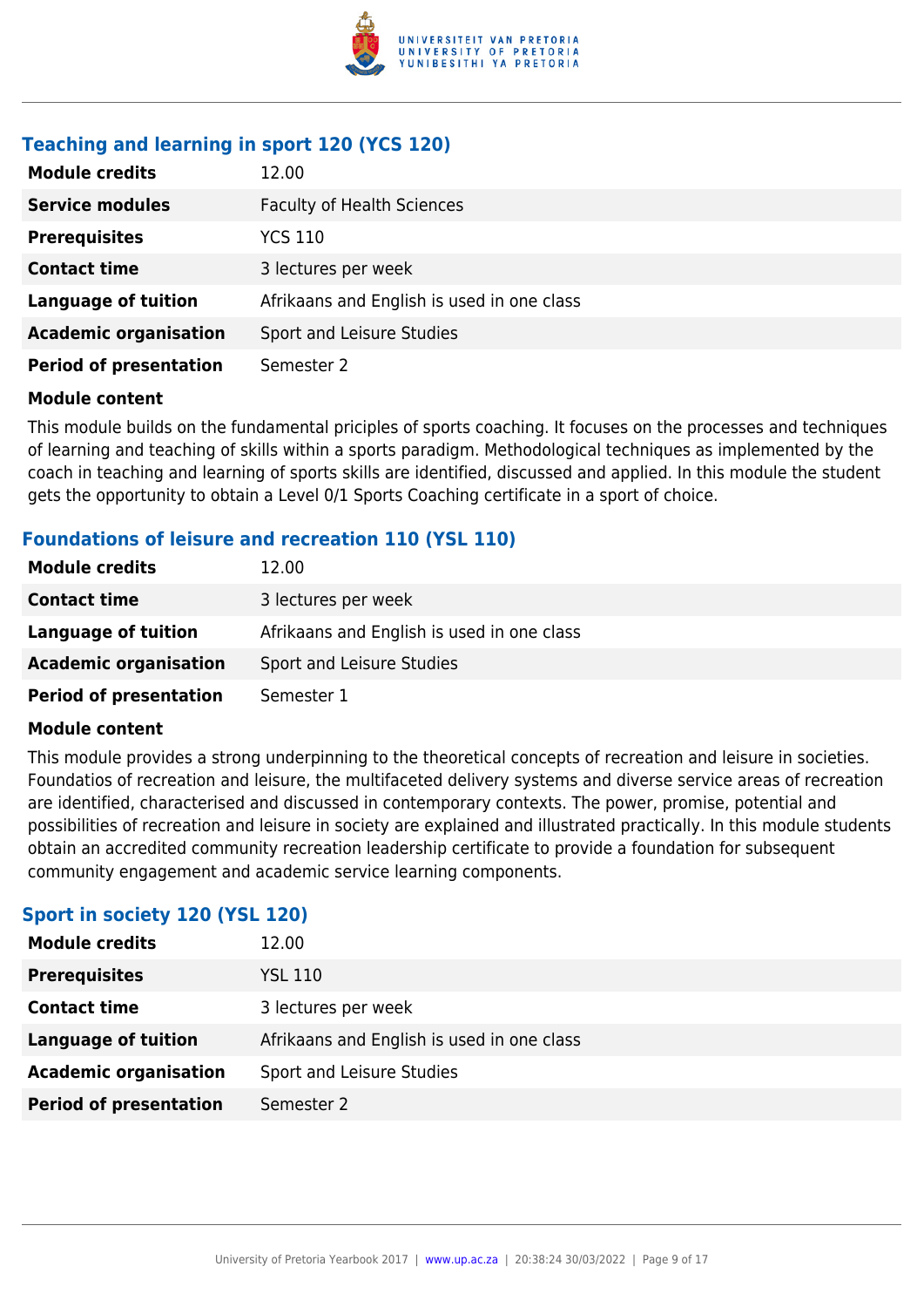

In this module the role and function of sport as a social phenomenon in society are discussed and explored from different perspectives. Contemporary issues and controversies within the world of sport are unpacked to equip students to recognise and contribute to discourses in the globalised world of sport.

#### **Foundations of sport, exercise and performance psychology 110 (YSP 110)**

| <b>Module credits</b>         | 12.00                                      |  |
|-------------------------------|--------------------------------------------|--|
| <b>Service modules</b>        | <b>Faculty of Health Sciences</b>          |  |
| <b>Contact time</b>           | 3 lectures per week                        |  |
| Language of tuition           | Afrikaans and English is used in one class |  |
| <b>Academic organisation</b>  | Sport and Leisure Studies                  |  |
| <b>Period of presentation</b> | Semester 1                                 |  |

#### **Module content**

In this module basic principles of sport, exercise and performance psychology are identified as basis for subsequent modules. Fundamental principles of motivation, activation, attention, personality and aggression and their role in sport, exercise and performance are identified, defined and discussed in divese sport contexts.

#### **Psychology of sport coaching 120 (YSP 120)**

| <b>Module credits</b>         | 12.00                                      |
|-------------------------------|--------------------------------------------|
| <b>Service modules</b>        | <b>Faculty of Health Sciences</b>          |
| <b>Prerequisites</b>          | YSP 110                                    |
| <b>Contact time</b>           | 3 lectures per week                        |
| <b>Language of tuition</b>    | Afrikaans and English is used in one class |
| <b>Academic organisation</b>  | Sport and Leisure Studies                  |
| <b>Period of presentation</b> | Semester 2                                 |

#### **Module content**

This module introduces the basic principles, dynamics and skills involved in the psychology of sport coaching. Different roles of the coach as leader, motivator, facilitator and communicator are identified and explained from a psychological perspective. In this module the psychological principles constituting the development of children through sport and coaching will be explored and interpreted. The growth principles will be integrated with all the different life phases.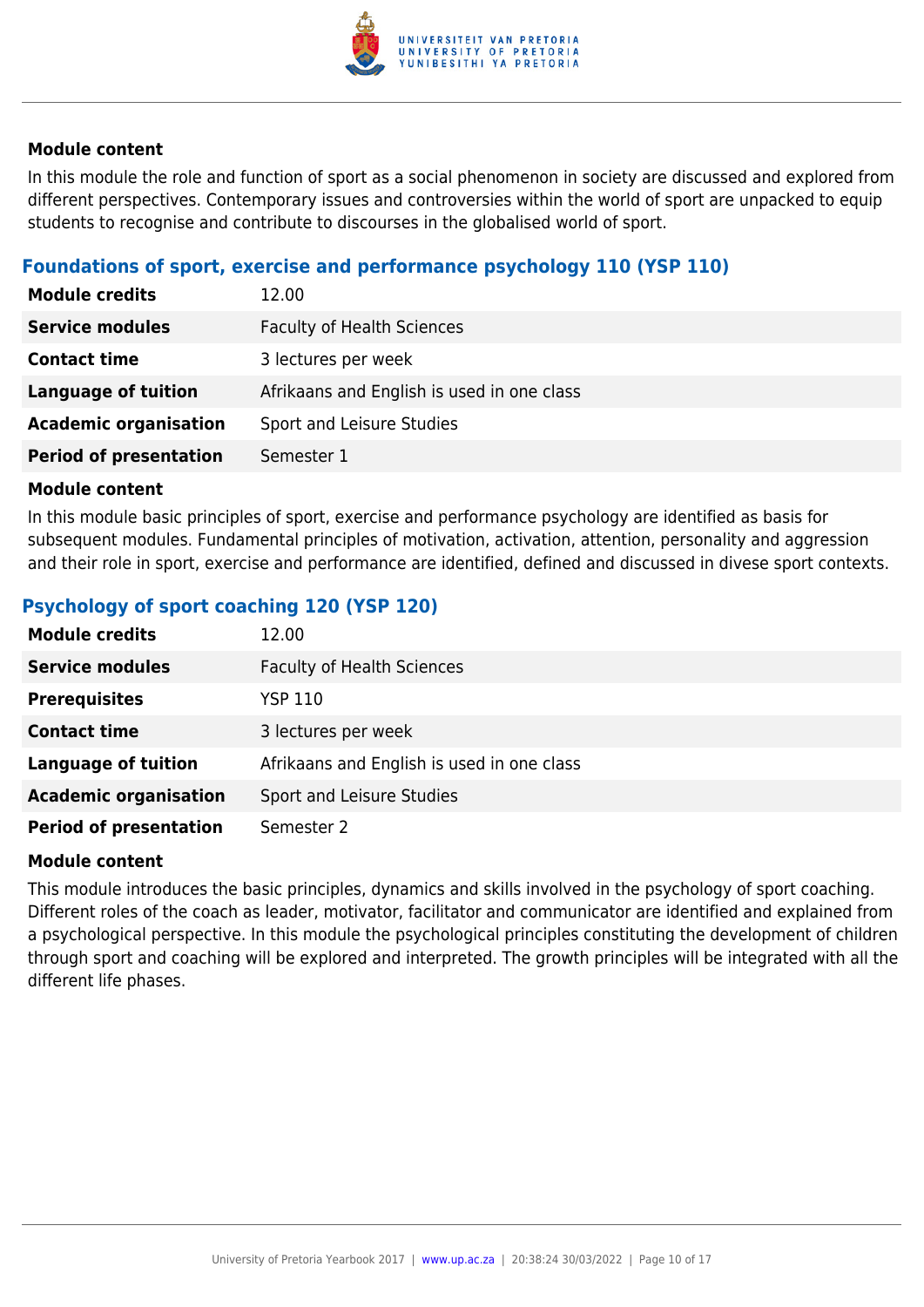

## Curriculum: Year 2

**Minimum credits: 156**

## **Fundamental modules**

#### **Social research: Introductory methodology 210 (RES 210)**

| <b>Module credits</b>         | 20.00                                                                                                                                                               |  |
|-------------------------------|---------------------------------------------------------------------------------------------------------------------------------------------------------------------|--|
| <b>Service modules</b>        | Faculty of Engineering, Built Environment and Information Technology<br>Faculty of Economic and Management Sciences<br>Faculty of Natural and Agricultural Sciences |  |
| <b>Prerequisites</b>          | No prerequisites.                                                                                                                                                   |  |
| <b>Contact time</b>           | 2 lectures per week                                                                                                                                                 |  |
| <b>Language of tuition</b>    | Separate classes for Afrikaans and English                                                                                                                          |  |
| <b>Academic organisation</b>  | Psychology                                                                                                                                                          |  |
| <b>Period of presentation</b> | Semester 1                                                                                                                                                          |  |

#### **Module content**

The module introduces methods of inquiry in the social sciences and humanities. The purpose of this module is to introduce students to the research process in order to equip them with the necessary competence to:

- identify social problems, formulate research questions and hypotheses;
- have a basic understanding of writing the literature review and research proposal;
- know and select relevant methods of inquiry;
- be aware of the necessity of conducting ethically sound research; and
- interpret and present data graphically.

### **Core modules**

#### **Psychology 210 (SLK 210)**

| <b>Module credits</b>         | 20.00                                                                                                                                                     |  |
|-------------------------------|-----------------------------------------------------------------------------------------------------------------------------------------------------------|--|
| <b>Service modules</b>        | Faculty of Engineering, Built Environment and Information Technology<br><b>Faculty of Health Sciences</b><br>Faculty of Natural and Agricultural Sciences |  |
| <b>Prerequisites</b>          | SLK 110, SLK 120(GS)                                                                                                                                      |  |
| <b>Contact time</b>           | 2 discussion classes per week, 2 lectures per week                                                                                                        |  |
| <b>Language of tuition</b>    | Separate classes for Afrikaans and English                                                                                                                |  |
| <b>Academic organisation</b>  | Psychology                                                                                                                                                |  |
| <b>Period of presentation</b> | Semester 1                                                                                                                                                |  |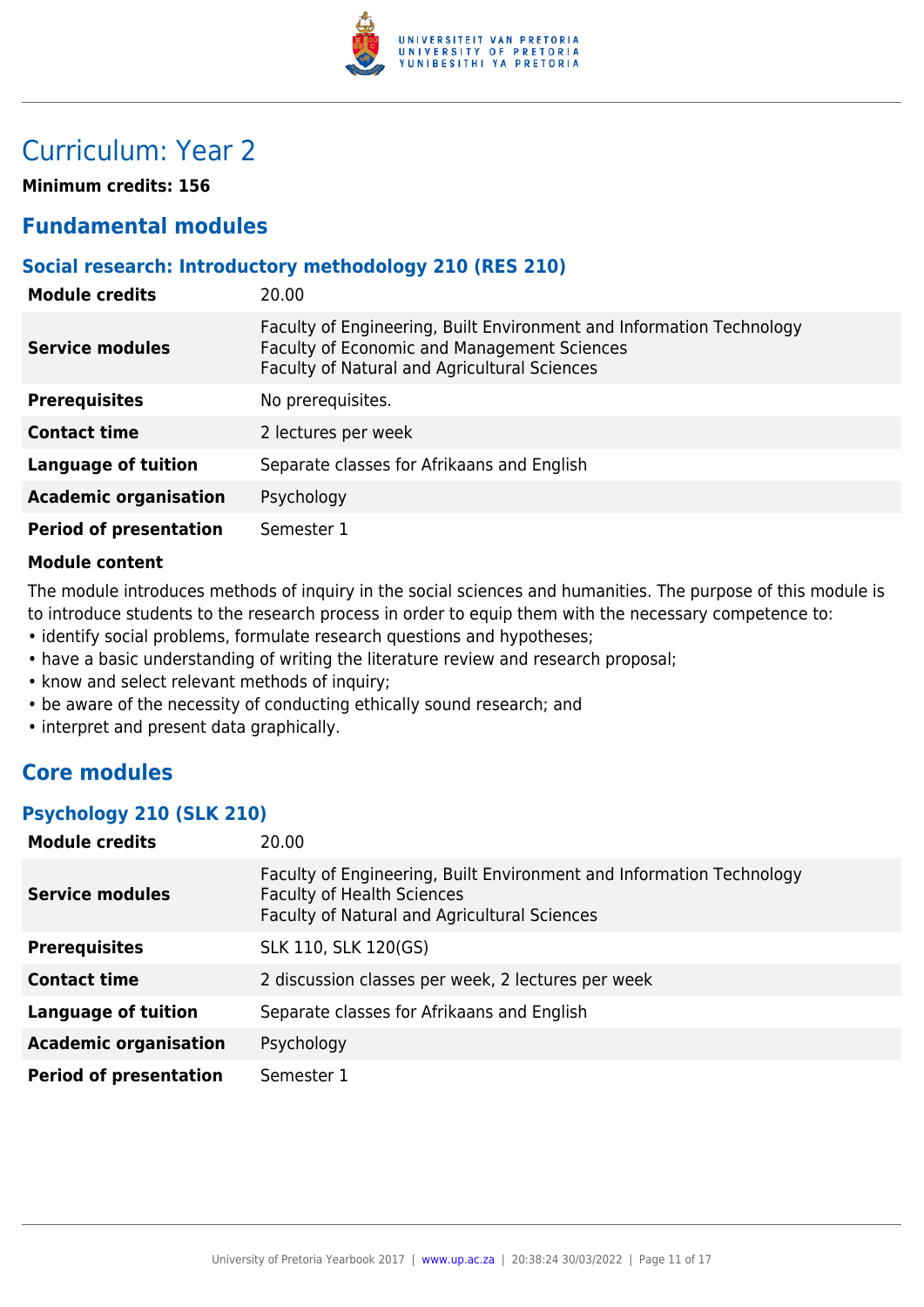

In this module human development from conception through adolescence to adulthood is discussed with reference to various psychological theories. Incorporated are the developmental changes related to cognitive, physical, emotional and social functioning of the individual and the context of work in adulthood. Traditional and contemporary theories of human development explaining and describing these stages are studied in order to address the key issues related to both childhood and adulthood.

#### **Psychology 220 (SLK 220)**

| <b>Module credits</b>         | 20.00                                                                                                                                                            |  |
|-------------------------------|------------------------------------------------------------------------------------------------------------------------------------------------------------------|--|
| <b>Service modules</b>        | Faculty of Engineering, Built Environment and Information Technology<br><b>Faculty of Health Sciences</b><br><b>Faculty of Natural and Agricultural Sciences</b> |  |
| <b>Prerequisites</b>          | SLK 110, SLK 120(GS) and (RES 210 recommended)                                                                                                                   |  |
| <b>Contact time</b>           | 2 discussion classes per week, 2 lectures per week                                                                                                               |  |
| <b>Language of tuition</b>    | Separate classes for Afrikaans and English                                                                                                                       |  |
| <b>Academic organisation</b>  | Psychology                                                                                                                                                       |  |
| <b>Period of presentation</b> | Semester 2                                                                                                                                                       |  |

#### **Module content**

This module is a social-psychological perspective on interpersonal and group processes. Themes that are covered include communication, pro-social behaviour, social influence and persuasion, political transformation, violence, and group behaviour.

#### **Fundamentals of human movement 210 (YCS 210)**

| <b>Module credits</b>         | 16.00                                      |  |
|-------------------------------|--------------------------------------------|--|
| <b>Prerequisites</b>          | <b>YCS 120</b>                             |  |
| <b>Contact time</b>           | 3 lectures per week                        |  |
| <b>Language of tuition</b>    | Afrikaans and English is used in one class |  |
| <b>Academic organisation</b>  | Sport and Leisure Studies                  |  |
| <b>Period of presentation</b> | Semester 1                                 |  |

#### **Module content**

In this module basic human anatomy, physiology and kinesiology knowledge and principles related to sports coaching are identified, discussed and applied.

#### **Motor behaviour 220 (YCS 220)**

| <b>Module credits</b>      | 16.00                                      |
|----------------------------|--------------------------------------------|
| <b>Prerequisites</b>       | <b>YCS 210</b>                             |
| <b>Contact time</b>        | 3 lectures per week                        |
| <b>Language of tuition</b> | Afrikaans and English is used in one class |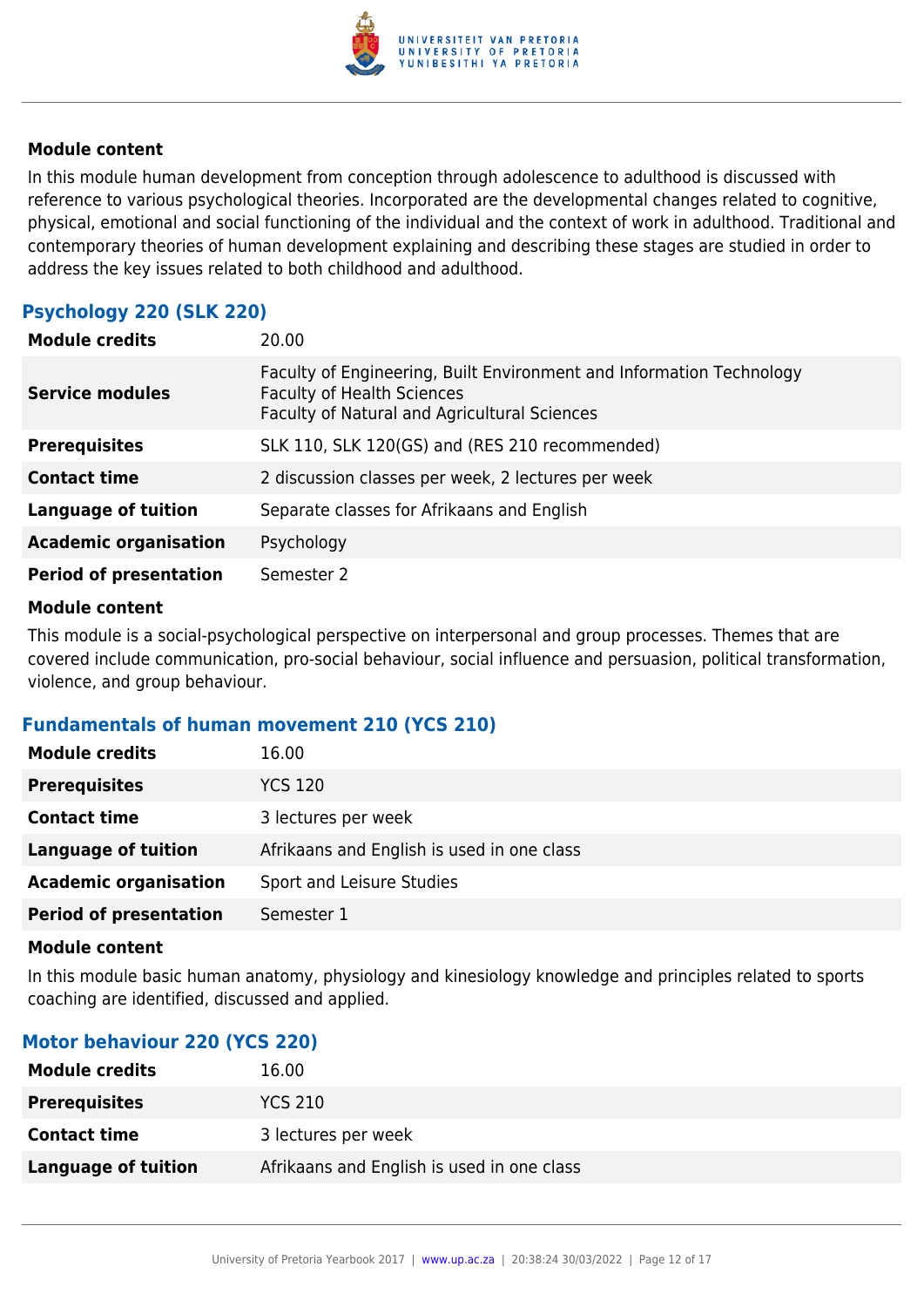

| <b>Academic organisation</b> | Sport and Leisure Studies |
|------------------------------|---------------------------|
|------------------------------|---------------------------|

**Period of presentation** Semester 2

#### **Module content**

This module builds on YCS 210 and recognises, explains and implements the principles, values and roles of motor control, motor development and motor learning in effective sports coaching.

#### **Sport tourism 210 (YSL 210)**

| <b>Module credits</b>         | 16.00                                       |
|-------------------------------|---------------------------------------------|
| <b>Service modules</b>        | Faculty of Economic and Management Sciences |
| <b>Prerequisites</b>          | <b>YSL120</b>                               |
| <b>Contact time</b>           | 3 lectures per week                         |
| <b>Language of tuition</b>    | Afrikaans and English is used in one class  |
| <b>Academic organisation</b>  | Sport and Leisure Studies                   |
| <b>Period of presentation</b> | Semester 1                                  |

#### **Module content**

This module presents an introduction to sport tourism from a tourist destination prespective. Concepts in sport tourism are defined, a timeline of the development of sport tourism and different sport tourism models, motivations for sport tourism involvement and forms of sport tourism are explored and discussed. The role and influence of government in sport tourism are analysed and critiqued. The impact of sport tourism on community development is examined through case studies.

#### **Sport development 220 (YSL 220)**

| <b>Module credits</b>         | 16.00                                       |
|-------------------------------|---------------------------------------------|
| <b>Service modules</b>        | Faculty of Economic and Management Sciences |
| <b>Prerequisites</b>          | <b>YSL 210</b>                              |
| <b>Contact time</b>           | 3 lectures per week                         |
| <b>Language of tuition</b>    | Afrikaans and English is used in one class  |
| <b>Academic organisation</b>  | Sport and Leisure Studies                   |
| <b>Period of presentation</b> | Semester 2                                  |

#### **Module content**

In this module the student is orientated towards strategies and skills that develop both an active and winning nation to improve the health and wellness of the South African population through mass participation in sport and recreation. Knowledge and skills to detect, develop and retain talented athletes through sport development structures and systems are discussed. The Sport Academy system in South Africa and Zone VI in Africa are analysed and appropriate delivery strategies and structures are planned and designed. Students will also perform academic service through community engagement in diverse communities.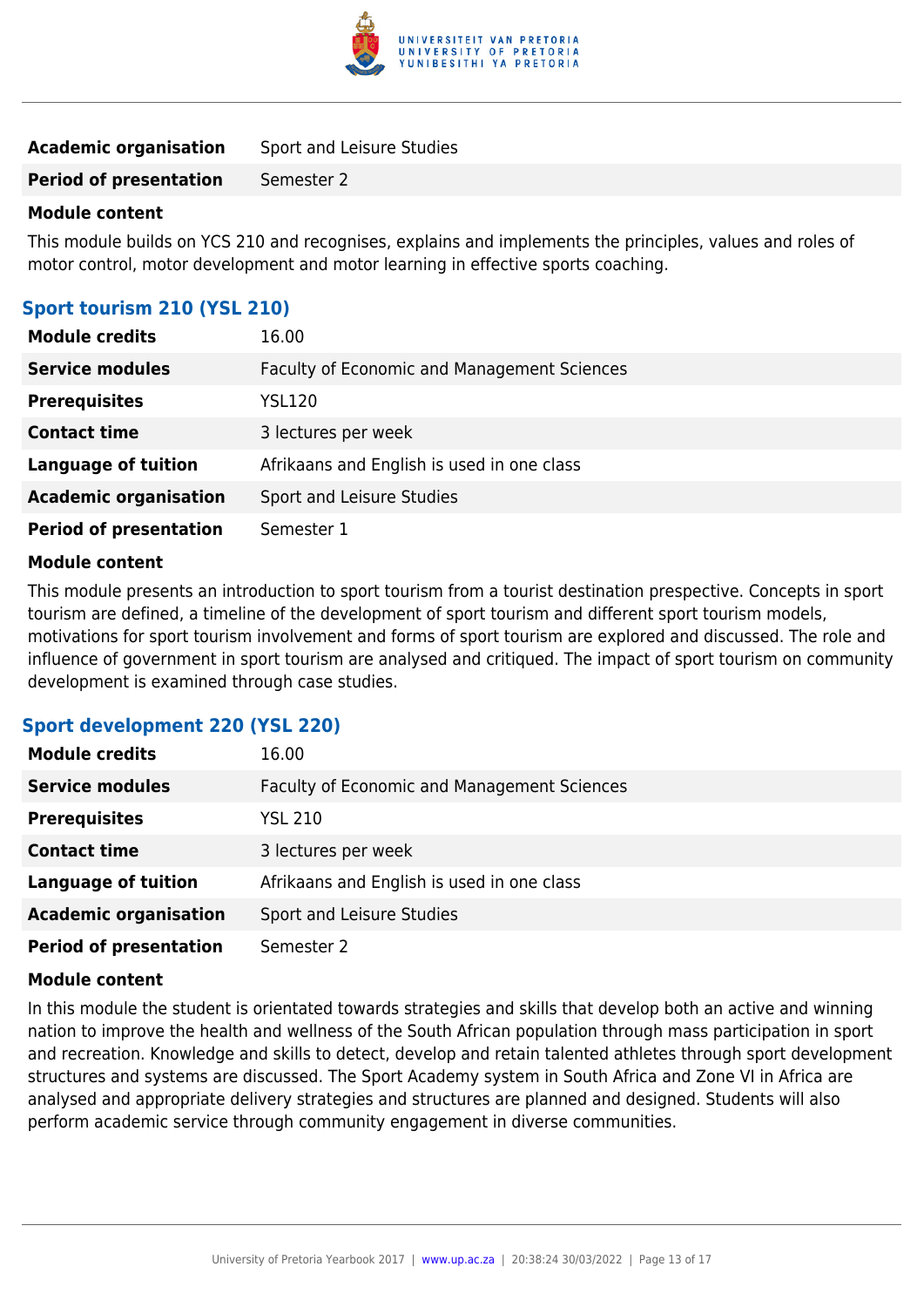

## **Applied sport psychology 210 (YSP 210)**

| <b>Module credits</b>         | 16.00                                      |
|-------------------------------|--------------------------------------------|
| <b>Prerequisites</b>          | <b>YSP 120</b>                             |
| <b>Contact time</b>           | 3 lectures per week                        |
| <b>Language of tuition</b>    | Afrikaans and English is used in one class |
| <b>Academic organisation</b>  | Sport and Leisure Studies                  |
| <b>Period of presentation</b> | Semester 1                                 |

#### **Module content**

In this module the basic psychological effectiveness, principles and skills of high performance in sport are identified, explained and applied in high-performance sport contexts. The role and value of psychological skills training, appropriate cognitive approaches, theoretical frameworks and different intervention strategies are explored, integrated and applied to develop mental thoughness and optimise high performance in sport.

#### **Psychology of well-being in sport 220 (YSP 220)**

| <b>Module credits</b>         | 16.00                                      |
|-------------------------------|--------------------------------------------|
| <b>Prerequisites</b>          | <b>YSP 210</b>                             |
| <b>Contact time</b>           | 3 lectures per week                        |
| Language of tuition           | Afrikaans and English is used in one class |
| <b>Academic organisation</b>  | Sport and Leisure Studies                  |
| <b>Period of presentation</b> | Semester 2                                 |

#### **Module content**

This module explores theories, research and practical applications of the psychology of well-being and critical issues such as injuries, burnout and drug abuse in sport. The recognition of a proactive approach to create, develop and implement positive psychological principles to build capacity for well-being in and through the use of sport, exercise and leisure activities. The interpretation of different rehabilitation strategies, principles and skills will be employed according to the need of the participant.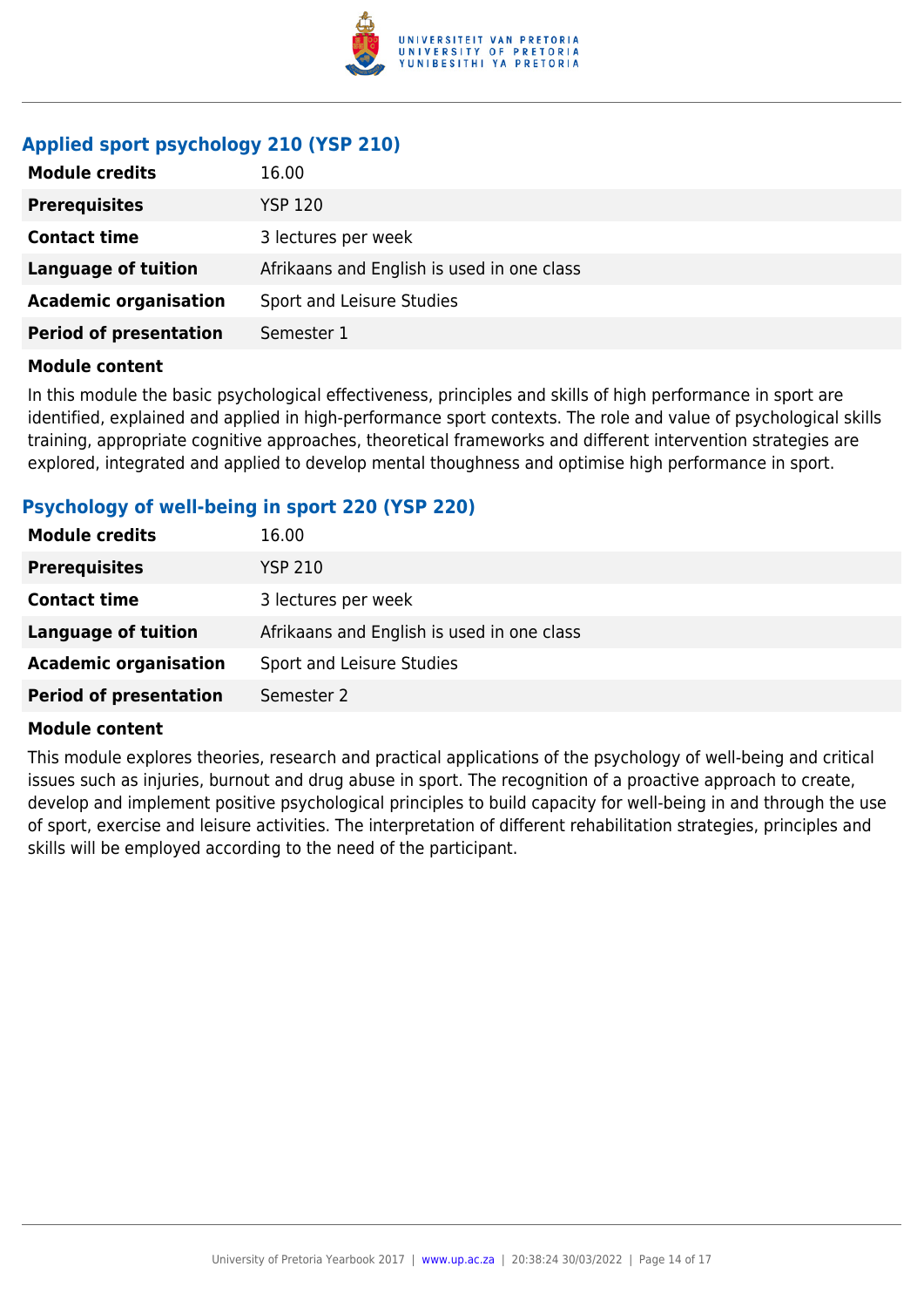

## Curriculum: Final year

**Minimum credits: 150**

## **Fundamental modules**

#### **Social research: Methodological thinking 320 (RES 320)**

| <b>Module credits</b>         | 30.00                                        |
|-------------------------------|----------------------------------------------|
| <b>Service modules</b>        | Faculty of Natural and Agricultural Sciences |
| <b>Prerequisites</b>          | <b>RES 210</b>                               |
| <b>Contact time</b>           | 2 lectures per week                          |
| <b>Language of tuition</b>    | Module is presented in English               |
| <b>Academic organisation</b>  | Psychology                                   |
| <b>Period of presentation</b> | Semester 2                                   |

#### **Module content**

The module introduces methods of inquiry in the social sciences and humanities. The purpose of this module is to introduce students to the research process in order to equip them with the necessary competence to: identify social problems, formulate research questions and hypotheses;

have a basic understanding of writing the literature review and research proposal;

know and select relevant methods of inquiry;

be aware of the necessity of conducting ethically sound research; and

interpret and present data graphically.

### **Core modules**

#### **Psychology 310 (SLK 310)**

| <b>Module credits</b>         | 30.00                                                                                                                |
|-------------------------------|----------------------------------------------------------------------------------------------------------------------|
| <b>Service modules</b>        | Faculty of Engineering, Built Environment and Information Technology<br>Faculty of Natural and Agricultural Sciences |
| <b>Prerequisites</b>          | SLK 210(GS), SLK 220(GS)                                                                                             |
| <b>Contact time</b>           | 2 discussion classes per week, 2 lectures per week                                                                   |
| <b>Language of tuition</b>    | Separate classes for Afrikaans and English                                                                           |
| <b>Academic organisation</b>  | Psychology                                                                                                           |
| <b>Period of presentation</b> | Semester 1                                                                                                           |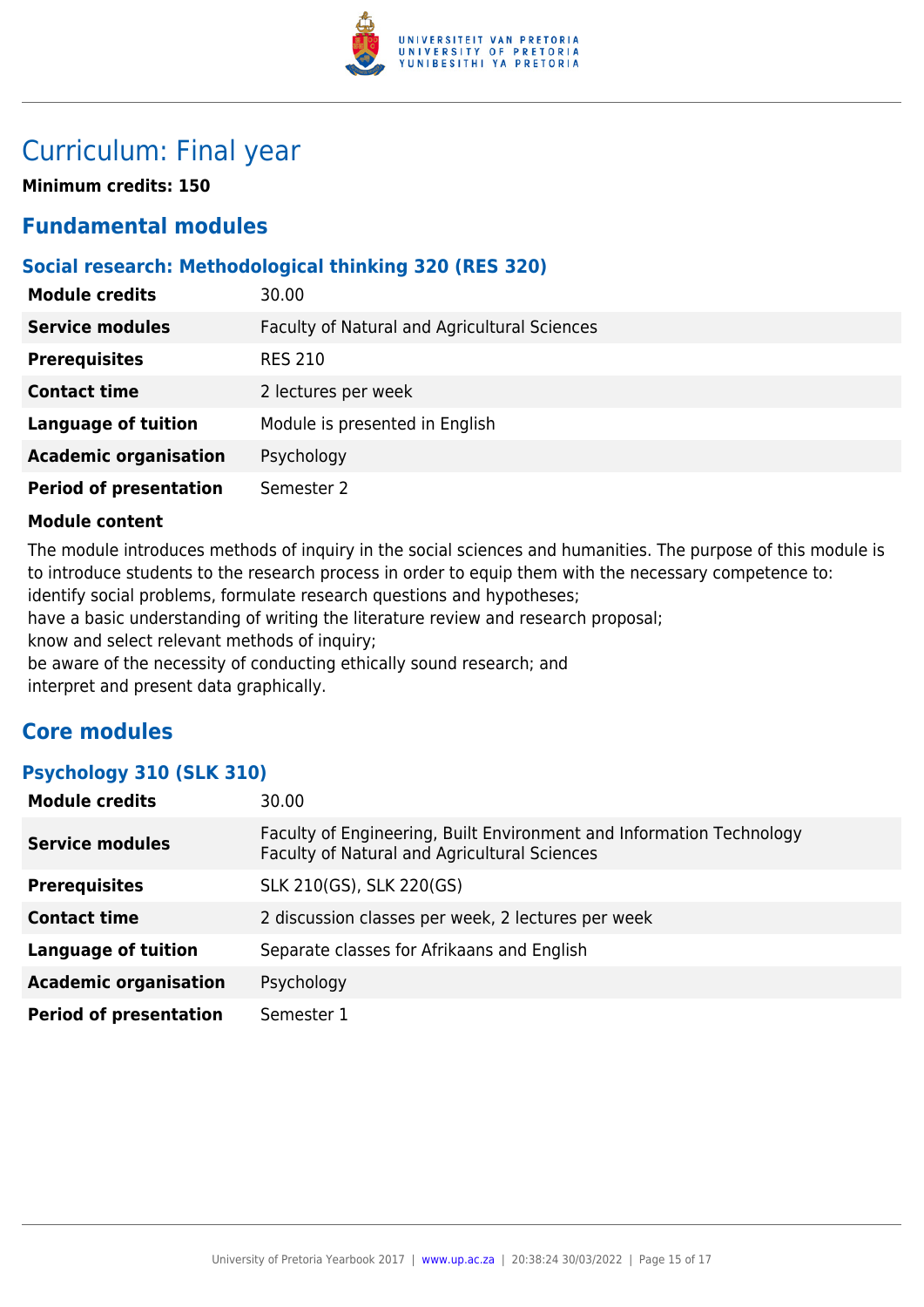

Identification of abnormal behaviour in children based on knowledge of normal childhood development; introduction to the study of various models pertaining to abnormal behaviour; understanding and application of basic concepts in child psychopathology. This module also provides an introduction to psychopathology and symptomatology of adult abnormal behaviour. Terminology, definitions of abnormal behaviour, problems in diagnosis, labelling, and myths regarding abnormal behaviour are discussed. Neurosis as a specific mental disorder is studied critically from a multidimensional perspective, including intrapsychic, interpersonal and social-cultural explanations.

### **Psychology 320 (SLK 320)**

| <b>Module credits</b>         | 30.00                                                                                                                |
|-------------------------------|----------------------------------------------------------------------------------------------------------------------|
| <b>Service modules</b>        | Faculty of Engineering, Built Environment and Information Technology<br>Faculty of Natural and Agricultural Sciences |
| <b>Prerequisites</b>          | SLK 310(GS)                                                                                                          |
| <b>Contact time</b>           | 2 lectures per week, 2 discussion classes per week                                                                   |
| <b>Language of tuition</b>    | Separate classes for Afrikaans and English                                                                           |
| <b>Academic organisation</b>  | Psychology                                                                                                           |
| <b>Period of presentation</b> | Semester 2                                                                                                           |

#### **Module content**

This module deals with a community psychological perspective on human behaviour and psychological interventions and also critically explores the contribution of various perspectives in psychology. The module focuses on themes such as definitions of key concepts, principles and aims of community psychology, and the role of the community psychologist as well as the impact of earlier thought frameworks on contemporary perspectives. The implications of these ideas for practical initiatives focussed on mental health in communities, are discussed. The module further focuses on critical psychology. Critical psychology is an orientation towards psychology that is critical towards the assumptions and practices of psychology as it is practiced in the mainstream. It attempts to address power issues as they manifest in the practice of mainstream psychology. The focus is on examining how the practice and theories of mainstream psychology contribute to these power issues impacting on marginalised groups.

#### **Theoretical frameworks in sport and exercise psychology 320 (YSP 320)**

| <b>Module credits</b>         | 30.00                                      |
|-------------------------------|--------------------------------------------|
| <b>Prerequisites</b>          | <b>YSP 310</b>                             |
| <b>Contact time</b>           | 3 lectures per week                        |
| <b>Language of tuition</b>    | Afrikaans and English is used in one class |
| <b>Academic organisation</b>  | Sport and Leisure Studies                  |
| <b>Period of presentation</b> | Semester 2                                 |